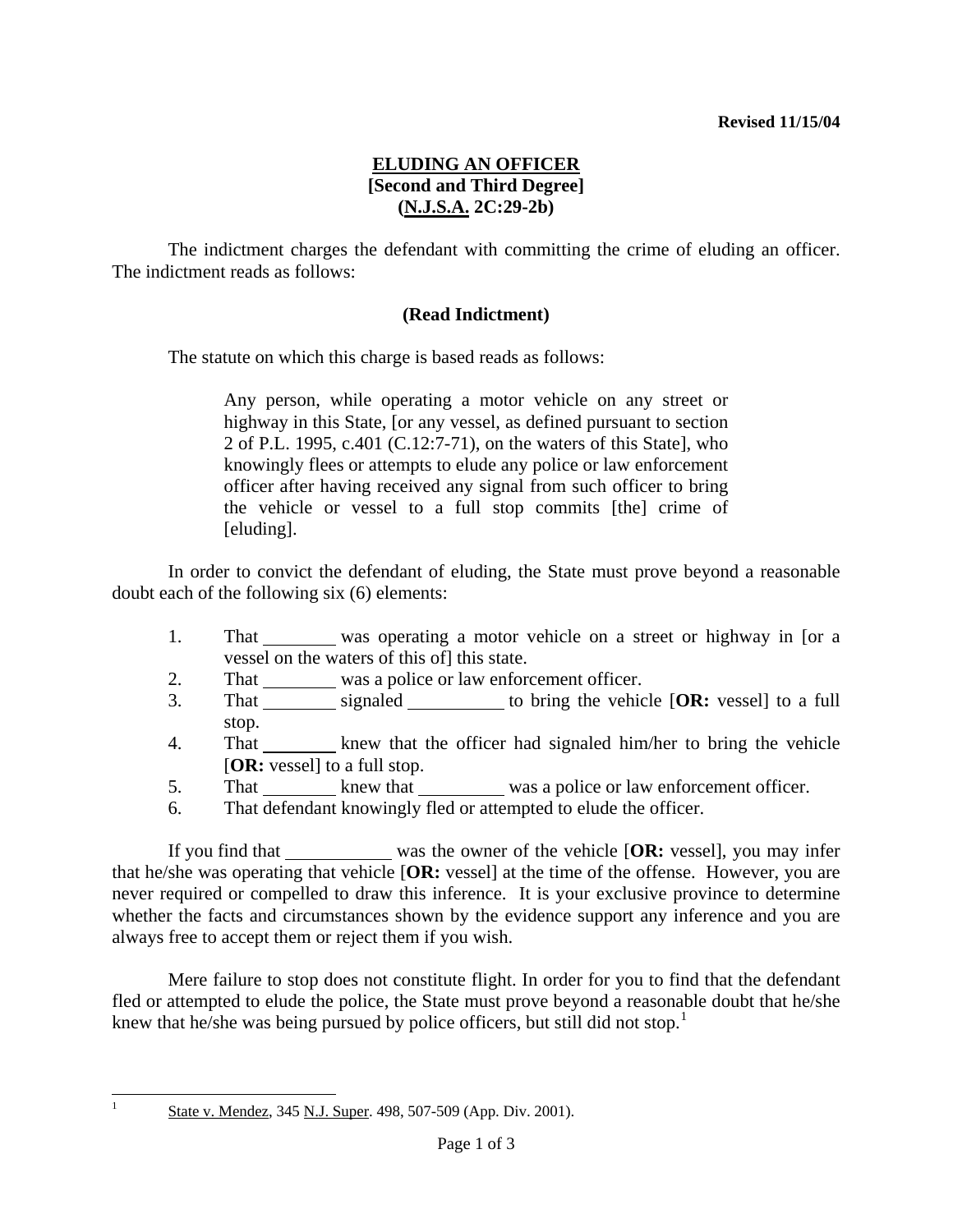#### **ELUDING AN OFFICER 2D AND 3D DEGREE N.J.S.A. 2C:29-2b**

 A person acts knowingly with respect to the attendant circumstances of his/her conduct if he/she is aware that such circumstances exist, or is aware of a high probability of their existence. "Knowing" or "with knowledge" or equivalent terms have the same meaning.

 Knowledge is a condition of the mind which cannot be seen and can only be determined by inferences from conduct, words or acts. A state of mind is rarely susceptible of direct proof, but must ordinarily be inferred from the facts. Therefore, it is not necessary, members of the jury, that the State produce witnesses to testify that an accused said that he/she had a certain state of mind when he/she engaged in a particular act. It is within your power to find that such proof has been furnished beyond a reasonable doubt by inference which may arise from the nature of his/her acts and his/her conduct, and from all that he/she said and did at the particular time and place, and from all of the surrounding circumstances.

 If you find that the State has failed to prove any one of these elements beyond a reasonable doubt you must find the defendant not guilty.

### **[CHARGE FOLLOWING SENTENCE IF SUBMITTING ONLY 3RD DEGREE ELUDING]**

 On the other hand, if you find that the State has proven all of these elements beyond a reasonable doubt, you must find the defendant guilty.

### **[CHARGE REMAINING PARAGRAPHS IF SUBMITTING BOTH KINDS OF ELUDING]**

 If you find that the State has proven all six of the above elements beyond a reasonable doubt, you must go on in your deliberations to consider a seventh element. The State must prove beyond a reasonable doubt:

> 7. That the flight or attempt to elude created a risk of death or injury to any person. "Injury" means physical pain, illness, or any impairment of physical condition.<sup>[2](#page-0-1)</sup> In order to find this element, you must determine that there was at least one person put at risk by the defendant's conduct, which could include defendant himself/herself any person along the chase route, any police officer in a chasing vehicle [**OR:** vessel], or anyone in the eluding vehicle [**OR:** vessel].[3](#page-1-0)

<span id="page-1-1"></span> $\frac{1}{2}$  State v. Wallace, 158 N.J. 552, 558 (1999), holds that the term "injury" should be defined for the jury, using the Code definition of "bodily injury," N.J.S.A. 2C:11-1a. Property damage, psychological injury, or other nonphysical injury do not satisfy the statutory requirement. Id.

<span id="page-1-0"></span>Wallace, 158 N.J. at 560. See also State v. Bunch, 180 N.J. 534 (2004) (a defendant who uses a motor vehicle to elude and in doing so creates a risk of death or injury only to himself or herself is guilty of second degree eluding; statute does not require showing of injury to one other than the defendant).